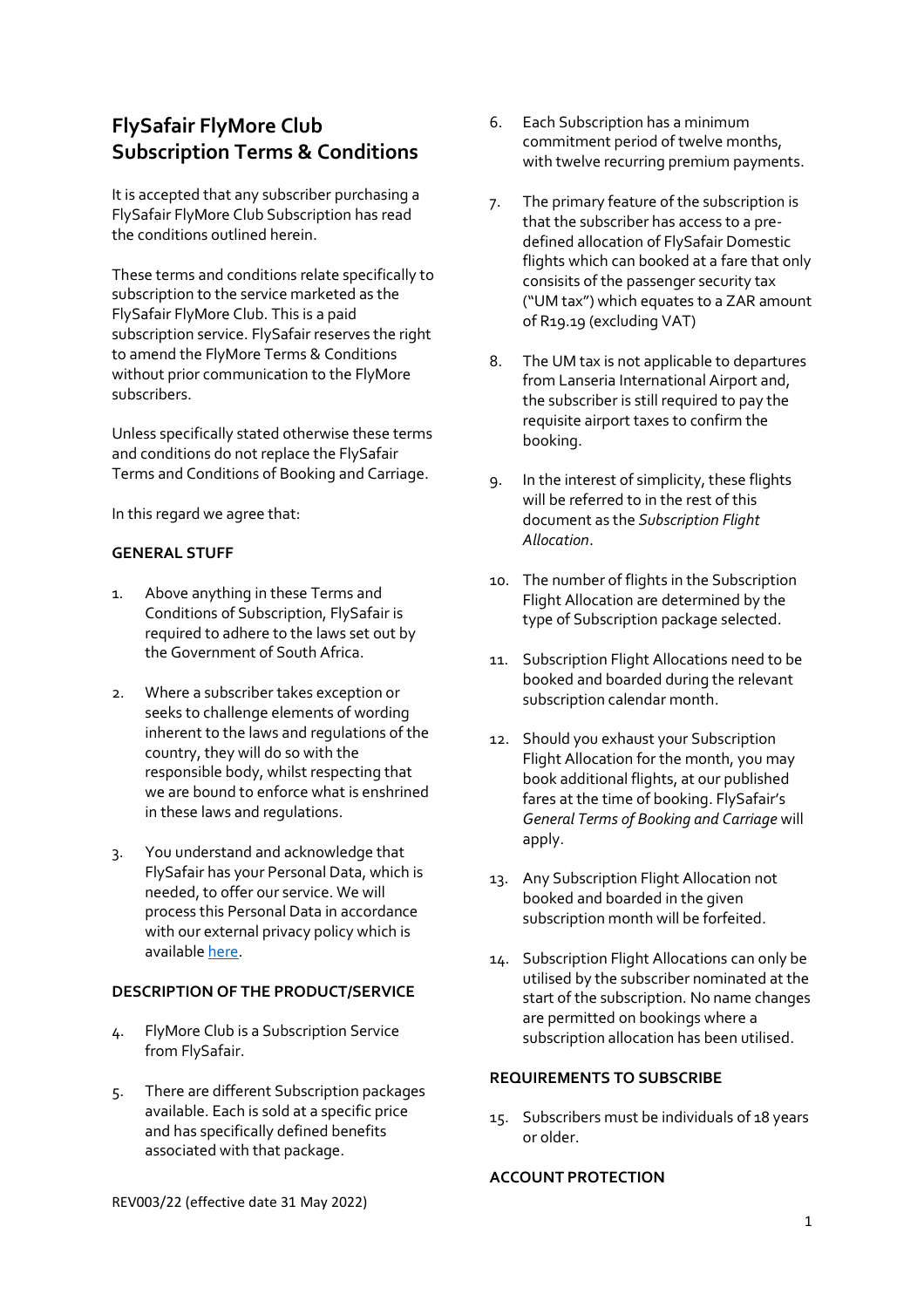- 16. Upon purchase you will create a password protected user account on flysafair.co.za.
- 17. You are responsible for the use and protection of your user account credentials.
- 18. Whenever a person uses FlySafair FlyMore Club services, or performs any other act, with your user credentials, we will treat this as if it was done by yourself and with your full knowledge and approval.
- 19. You must take the appropriate measures to protect your user credentials and you accept that we cannot protect you if you share these or your payment details with another party.
- 20. You must notify us immediately by email [help@flysafair.co.za](mailto:help@flysafair.co.za) if you suspect that, or become aware of, any unauthorised use of your account, as soon as you become aware of such actions.
- 21. We will not be responsible for any loss or damage you may suffer if any other person uses your password, or your user credentials, or your payment information or payment details without your approval or consent.

# **LIMITATIONS**

- 22. The personal data for the subscriber, who is also the beneficiary of the Subscription Flight Allocation, must be registered as they appear in your official documents.
- 23. The email address you entered at the time you registered on our Website page cannot be changed later.

# **VALIDITY**

24. A subscription begins at the date of purchase, or on the first day of the following calendar month, as selected by the subscirber, and continues for a minimum duration of twelve months.

25. Once a subscription expires the subscriber will be prompted to purchase a new subscription at the then prevailing price.

## **CANCELLATIONS AND UPGRADES**

- 26. A subscription plan can be upgraded at any point to a plan that offers a larger Subscription Flight Allocation.
	- a. The upgrade will only take effect on the first day of the next calendar month.
	- b. When an upgrade occurs, a new mandatory twelve-month commitment will be initiated.
- 27. FlySafair shall be entitled in its sole discretion to deny any requests to upgrade a subscription.
- 28. FlySafair shall be entitled in its sole discretion to suspend, cancel, vary or terminate this Agreement or any part thereof, without FlySafair to incur any liability whatsoever, in the event of nonavailability of the services or if the service, is suspended, cancelled, varied or terminated.
- 29. FlySafair reserves the right to cancel subscriptions that have been subject to bank clarification (chargebacks) even where such chargebacks have not been in favour of the subscriber.
- 30. Subscribers may cancel their subscriptions at any time but will be liable for the outstanding balance of the subscription contract which can be settled over the original term of the contract or as a lump sum.
- 31. Should the subscriber cancel their subscription during the cooling off period as contemplated in Section 16(3) of the Consumer Protection Act 68 of 2008 where the subscriber retains the right to cancel the subscription within a 5-day cooling-off period after subscribing as the result of direct marketing (we retain the right to request evidence of the direct marketing in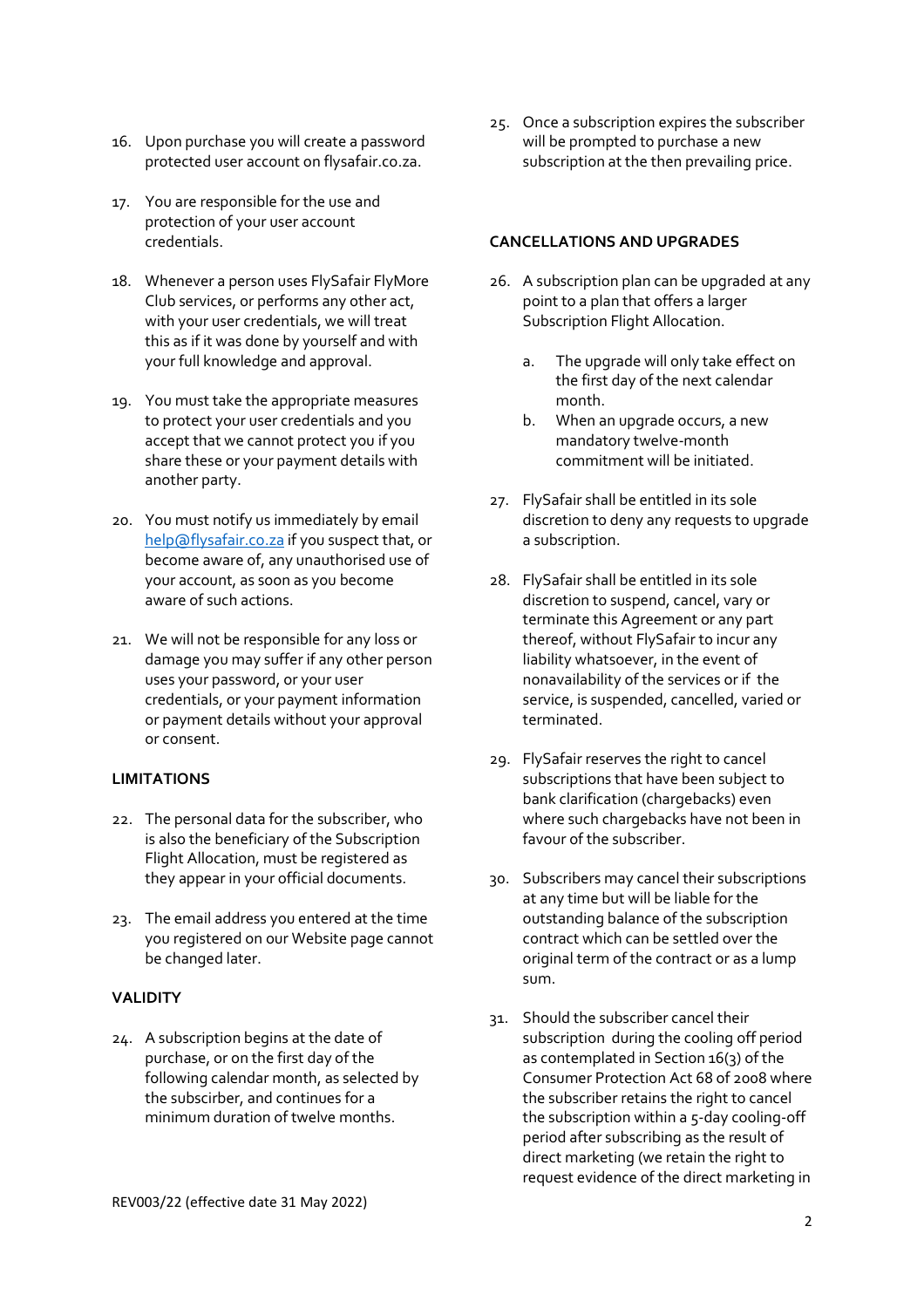question to process the claim), the subscriber will be liable for any Subscription Flight Allocations booked and flown during the aforementioned cooling off period.

- 32. A subscription can be cancelled in such circumstances where the nominated subscriber passes away, or where a doctors' note can be provided to indicate that the nominated subscriber is permanently deemed to be unfit for air travel for medical reasons.
- 33. In the case where a subscriber initiates a bank clarification or chargeback procedure against a recurring subscription charge, the subscriber will not have access to any Subscription Flight Allocation until such time as the process is completed and corresponding payment is made for the subscription for it to be paid and valid.
- 34. Any Subscription Flight Allocations forfeited during this period because of time expiration will not be refunded or reinstated.

## **PAYMENT AND NON-PAYMENT**

- 35. FlySafair FlyMore subscription service is a paid for subscription service. Payment for subscriptions is to be set up using a credit card which is to be debited monthly for the subscription fees.
- 36. Only credit card payments will be accepted.
- 37. FlySafair may use payment systems owned and operated by third parties ("Payment System Providers") to collect fees and other amounts payable by you in respect of the Subscription. None of these Payment System Providers is our employee, subcontractor, agent, intermediary or representative, or otherwise controlled by us.
- 38. There will be an initial transaction cost of R2 to validate your card, this charge will be refunded in a period no longer than 10 (ten) working days or it will be maintained

in a process on your credit card which will not generate a charge.

- 39. A subscription will only be considered active and allow the subscriber access to the Subscription Flight Allocation when the subscription fees are paid in full and on time.
- 40. FlySafair reserves the right to collect the subscribers' monthly subscription fee by processing additional credit card information if available to FlySafair, up to a maximum of 4 (four) stored/saved credit cards. Should FlySafair be unable to collect the subscription fee due to the subscribers' credit card used at the day of subscribing having insufficient funds or having expired, FlySafair will attempt to collect the subscribers' monthly account fee from any additional credit cards stored on the FlySafair payment registry.
- 41. Subscribers with subscriptions that are in arrears:
	- a. Will not have access to their Subscription Flight Allocation,
	- b. Will be liable for all outstanding subscription fees before the subscription will be re-instated again in the next calendar month,
	- c. Will forfeit unused Subscription Flight Allocations for the period during which the subscription remained unpaid,
	- d. Will not be permitted to book or board any FlySafair flight booked outside of the subscription for any period during which the subscription remaines unpaid.

# **BOOKING FLIGHTS AND TICKET RULES**

- 42. Flights can only be booked on the FlySafair Website.
- 43. Subscribers must be logged into their profiles to access their Subscriber Flight Allocation.
- 44. Only Domestic flights operated by FlySafair can be booked as part of the Subscriber Flight Allocation.

REV003/22 (effective date 31 May 2022)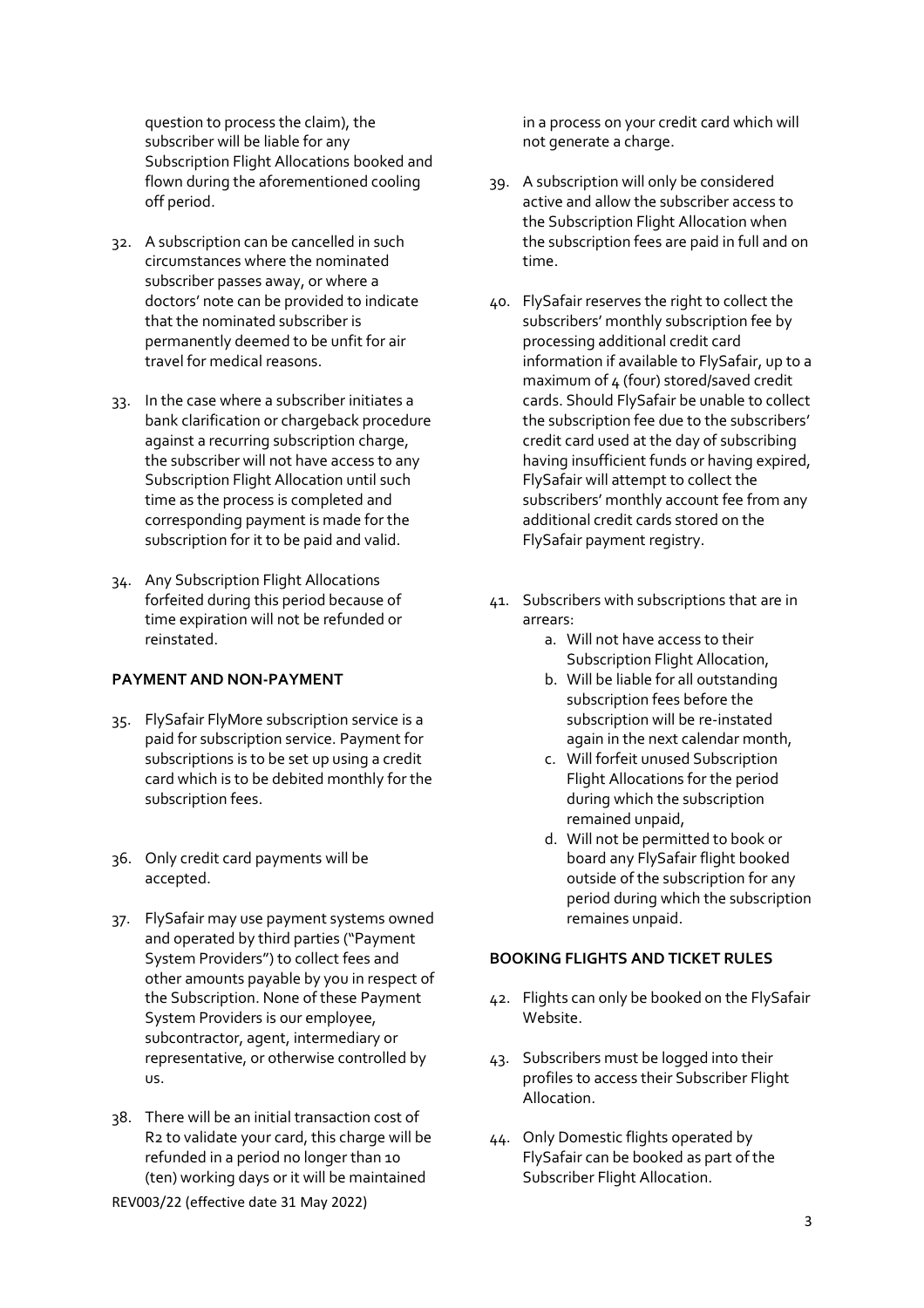- 45. Only the nominated Subscriber may fly using the Subscription Flight Allocation and no name, flight or time changes can be made to these reservations after your booking is confirmed.
- 46. Bookings can be made up to 2 hours before the departure of a flight.
- 47. Should you for whatever reason miss your flight, you will forfeit your booked flight allocation as well as any airport taxes and extras already paid by you for this specific booking.
- 48. Seats on a specific flight are not guaranteed and are available on a firstcome-first-served basis.
- 49. A monthly allocation of flights is awarded to each subscriber based on their subscription package. This Monthly Subscription Allocation must be:
	- a. Booked and boarded in the given calendar month.
	- b. Will be forfeited if not utilised within the given calendar month. For the avoidance of doubt this allocation is not cumulative and will not be available in subsequent months.
- 50. Subscribers will need to make successful payment for the applicable airport taxes before a booking will be considered final.
- 51. No cancellations or refunds will be permitted to these bookings except where FlySafair makes changes to flight times or incurs delays in which case the terms outline in FlySafair's *General Terms of Booking and Carriage* will prevail.
- 52. The basic Subscription Flight Allocation does not include checked luggage or any other *Optional Extra Services* as considered in FlySafair's *General Terms and Conditions of Booking and Carriage*.
	- a. Such services can be added to a reservation at the time of booking a Subscription Allocation flight and will be charged for at the going rate.

53. All other Terms and Conditions of Booking and Carriage as outlined in FlySafair's *General Terms of Booking and Carriage* will apply. Subscribers are advised to take special note of luggage rules and the cutoff times for check-in and boarding.

## **USE OF YOUR PERSONAL INFORMATION**

- 54. We are committed to protecting your privacy. When we collect your personal data through our website, we will only use it to provide you with the contracted passenger air transport service, follow up on your reservation, provide you with the additional products or services contracted, conduct surveys of the contracted service, as well as receive e-mail or telephone information about the promotions and additional services that we or our business partners offer. In order to determine how to exercise your protection of personal information rights consult the complete [External Privacy Policy.](https://www.flysafair.co.za/about-us/legal-ts-cs/external-privacy-policy)
- 55. We shall ensure that we will always during the term of Subscription comply with the relevant Data Protection Legislation.
- 56. You acknowledge that we may be required to Process your Personal Information in connection with, and for the purposes of, providing our services to you and for fulfilling our obligations in terms of these Terms & Conditions.
- 57. We will:
	- a. Only Process your Personal Information for the purpose(s) connected with the provision of the services and to the extent strictly necessary to provide the services, except to the extent specifically requested to do otherwise by you in writing or required by Data Protection Legislation or other applicable laws
	- b. Comply with all directions and instructions which may be given by you regarding the Processing of your Personal Information.
	- c. Only Process your Personal Information strictly in compliance with Data Protection Legislation and